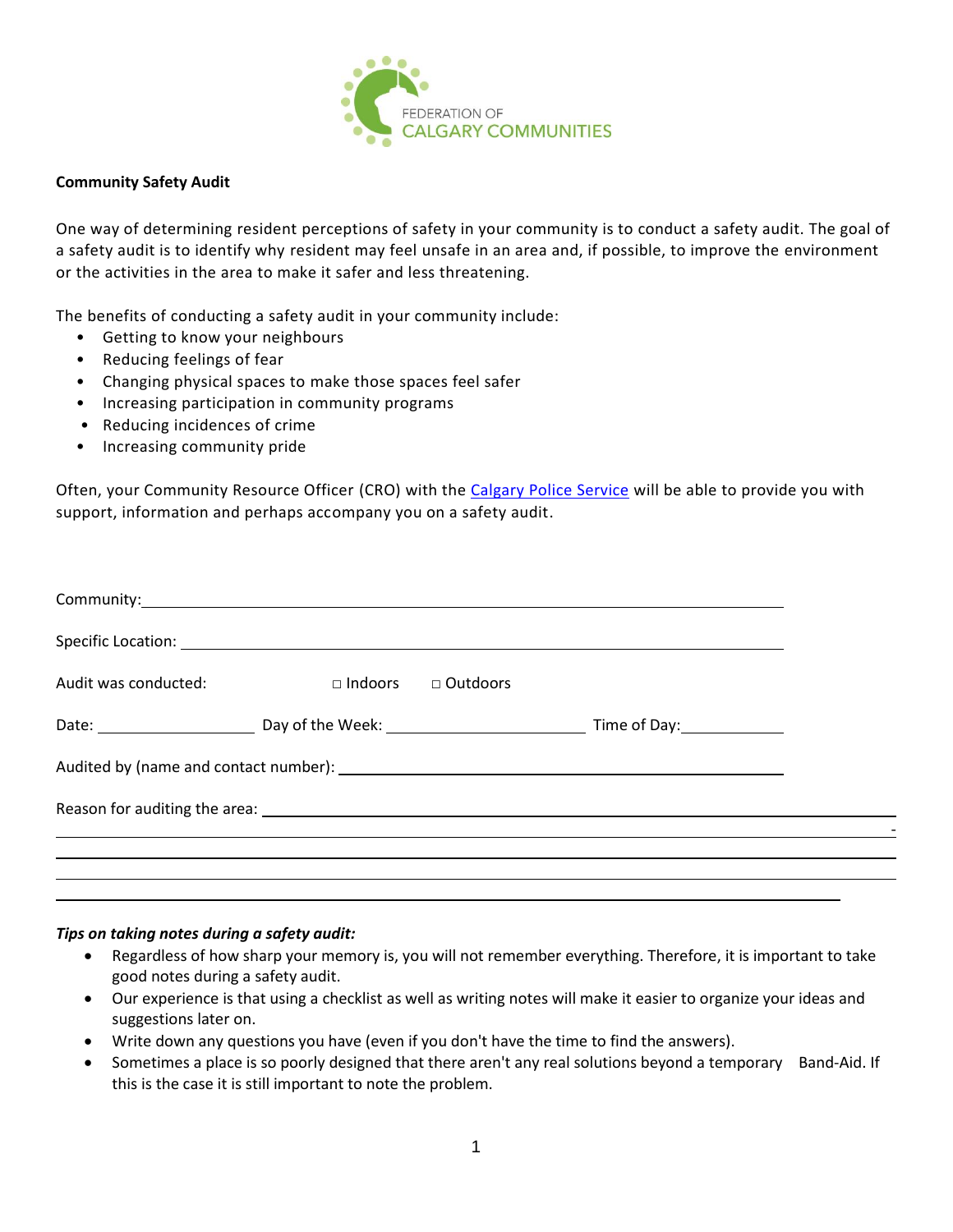- Identifying and naming a problem is the beginning of changing your surroundings and the way new buildings and spaces are designed.
- Take notes on everything, including your comments on the process of the safety audit itself.
- Look over your notes a day or two later to see if they still make sense. Would someone who wasn't on the audit understand what you mean? If not, try to make your notes clearer.

## **1. General Impressions**

What is your first impression of the location? What is your "gut reaction" to it?

|    |                           | List five (5) words that best describe the location. |                                                                                                                                                                     |      |            |           |
|----|---------------------------|------------------------------------------------------|---------------------------------------------------------------------------------------------------------------------------------------------------------------------|------|------------|-----------|
| 2. |                           |                                                      | Lighting good lighting allows you to see the area and what's happening in it Circle all that apply.                                                                 |      |            |           |
|    | Very Poor                 | Poor                                                 | Satisfactory                                                                                                                                                        | Good | Very Good  |           |
|    | <b>Too Dark</b>           | Too Bright                                           |                                                                                                                                                                     |      |            |           |
|    |                           | Is the lighting consistent throughout the space?     |                                                                                                                                                                     |      | Yes        | No.       |
|    | Are there any lights out? |                                                      |                                                                                                                                                                     |      |            |           |
|    |                           |                                                      |                                                                                                                                                                     |      |            |           |
|    |                           |                                                      | Are you able to identify a face from 25 meters (75 feet) away?                                                                                                      |      | Yes        | No        |
|    |                           |                                                      | Do you know where/whom to call when lights are out, broken or not on?                                                                                               |      | Yes        | No        |
|    |                           | Is outdoor lighting obscured by trees or bushes?     |                                                                                                                                                                     |      | Yes        | No.       |
|    |                           |                                                      | How well does the lighting illuminate walkways and sidewalks?                                                                                                       |      |            |           |
|    | Very Poor                 | Poorly                                               | Satisfactory                                                                                                                                                        | Well |            | Very Well |
| 3. |                           |                                                      | Signage [good signage lets you know where you are, what resources are available and helps<br>you develop some familiarity with the location] Circle all that apply. |      |            |           |
|    |                           |                                                      | Is there a sign (building name, room #) identifying where you are?<br>If "No", are there directional signs or maps nearby which can help?                           |      | Yes<br>Yes | No<br>No  |
|    |                           |                                                      | Are there signs to show you where to get emergency assistance?                                                                                                      |      | Yes        | No        |
|    |                           | Are there signs to direct you to wheelchair access?  |                                                                                                                                                                     |      | Yes        | No        |
|    |                           | Do exit doors identify where they exit to?           |                                                                                                                                                                     |      | Yes        | No        |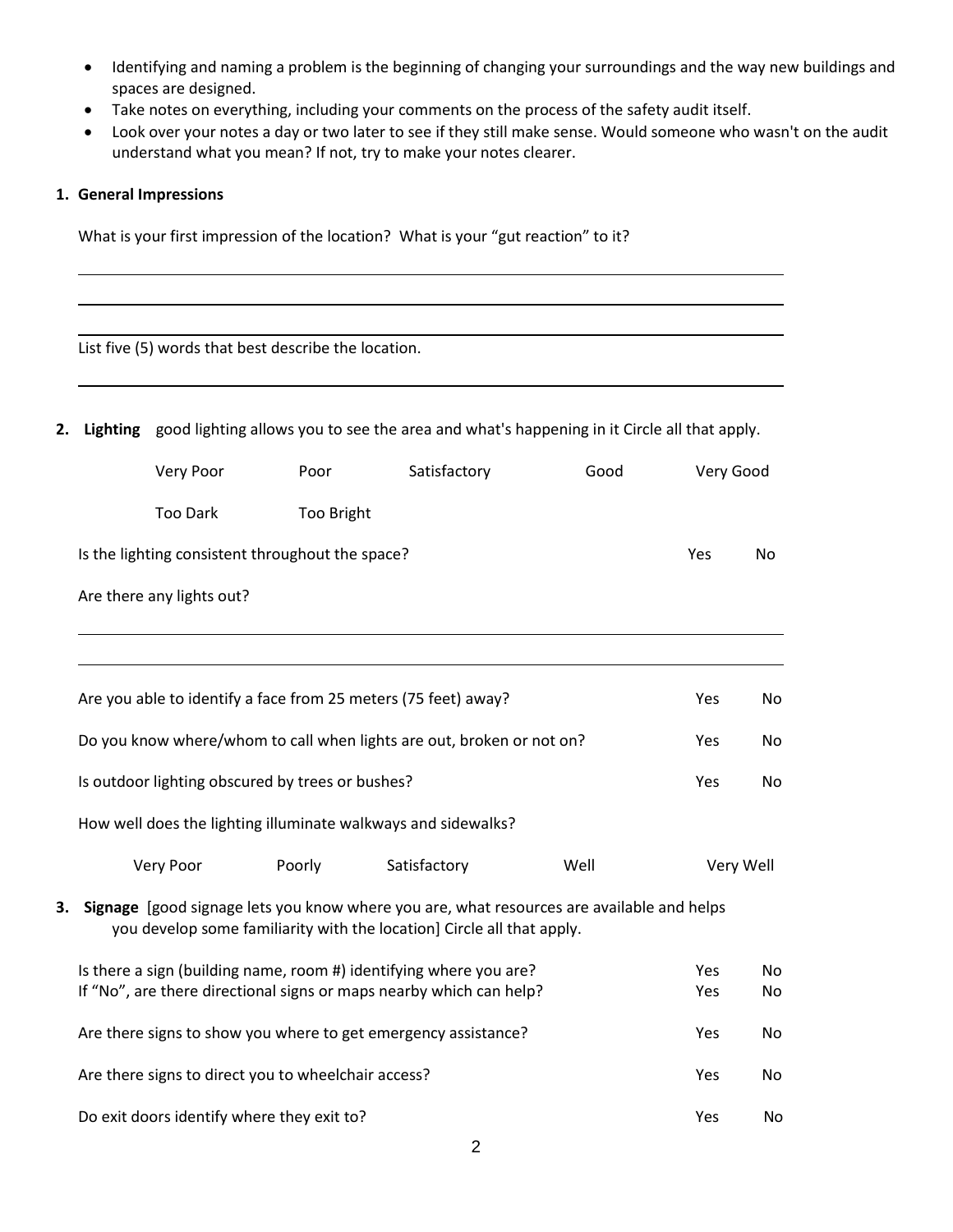| Are there signs posted showing the legitimate operating hours of the area?<br>Yes<br>No                                                                                       |                                                          |                      |      |                       |     |  |
|-------------------------------------------------------------------------------------------------------------------------------------------------------------------------------|----------------------------------------------------------|----------------------|------|-----------------------|-----|--|
| What is your overall impression of local signage?                                                                                                                             |                                                          |                      |      |                       |     |  |
| Very Poor                                                                                                                                                                     | Poor                                                     | Satisfactory         | Good | Very Good             |     |  |
| In your opinion, what signs should be added?                                                                                                                                  |                                                          |                      |      |                       |     |  |
| Sight Lines [clear sightlines are important as they let you see, without interference, what lies ahead] Circle all that<br>apply.                                             |                                                          |                      |      |                       |     |  |
| Can you see clearly what is up ahead?                                                                                                                                         |                                                          |                      |      | Yes                   | No  |  |
| If not, why not? Reasons could include:                                                                                                                                       |                                                          |                      |      |                       |     |  |
|                                                                                                                                                                               |                                                          |                      |      |                       |     |  |
|                                                                                                                                                                               |                                                          |                      |      |                       |     |  |
| Are there places where someone could be hiding?                                                                                                                               |                                                          |                      |      | Yes                   | No  |  |
|                                                                                                                                                                               |                                                          |                      |      |                       |     |  |
| What changes would make it easier to see and provide sight lines?                                                                                                             |                                                          |                      |      |                       |     |  |
| Transparent materials like glass                                                                                                                                              |                                                          | Angled corners       |      | <b>Trimmed bushes</b> |     |  |
| Vehicles moved                                                                                                                                                                |                                                          | Snow/ Debris Cleared |      |                       |     |  |
| Other:                                                                                                                                                                        | <u> 1980 - Johann John Stein, marwolaethau (b. 1980)</u> |                      |      |                       |     |  |
| Isolation - Eye Distance [this lets you assess how far away things are from the location and if someone would see<br>5.<br>you if you were in trouble] Circle all that apply. |                                                          |                      |      |                       |     |  |
| At the time of your audit, does the area feel isolated?                                                                                                                       |                                                          |                      |      | Yes                   | No. |  |

| At the time of your addit, does the area leef isolated? |      |     |         |      | <b>INC</b> |
|---------------------------------------------------------|------|-----|---------|------|------------|
| How many people are likely to be around?                |      |     |         |      |            |
| In the morning?                                         | None | Few | Several | Many |            |
| During the day?                                         | None | Few | Several | Many |            |
| In the evening?                                         | None | Few | Several | Many |            |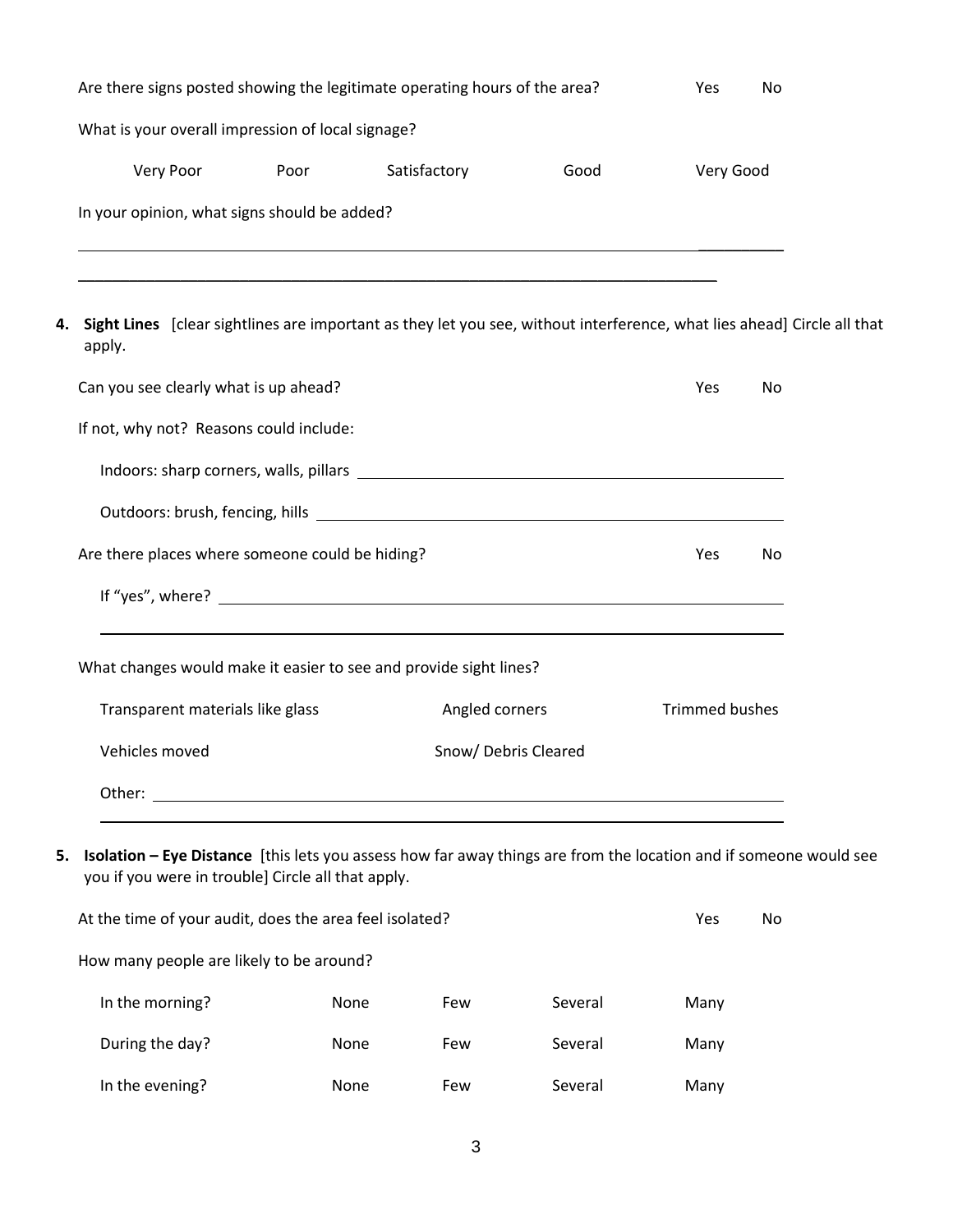| Late at night (after 10pm)?                                                                                                                                                                      | None             | Few | Several | Many              |    |
|--------------------------------------------------------------------------------------------------------------------------------------------------------------------------------------------------|------------------|-----|---------|-------------------|----|
| Is it easy to predict when people will be around?                                                                                                                                                |                  |     |         | Yes               | No |
| Is there a monitor or surveillance system?                                                                                                                                                       |                  |     | Unsure  | Yes               | No |
| Comments:                                                                                                                                                                                        |                  |     |         |                   |    |
| 6. Isolation - Ear Distance [lets you assess if you could be heard in an emergency]                                                                                                              |                  |     |         |                   |    |
|                                                                                                                                                                                                  |                  |     |         |                   |    |
| How far away is the nearest emergency service such as an alarm, crisis phone or security patrol?                                                                                                 |                  |     |         |                   |    |
| Can you see a telephone or sign directing you to emergency help?                                                                                                                                 |                  |     |         | Yes               | No |
| 7. Movement Predictors [a predictable or unchangeable route or path; this allows you to assess whether<br>or not you can determine the way or direction people will move] Circle all that apply. |                  |     |         |                   |    |
| How easy is it to predict people's routes/paths or direction when traveling?                                                                                                                     |                  |     |         |                   |    |
| Very Easy                                                                                                                                                                                        | Somewhat Obvious |     |         | No Way of Knowing |    |
| Is there an alternative well lit, frequently traveled path available?                                                                                                                            |                  |     |         | Yes               | No |
|                                                                                                                                                                                                  |                  |     |         |                   | No |
| Can you tell what is at the end of the path, tunnel or walk?                                                                                                                                     |                  |     |         | Yes               |    |
| Are there corners, alcoves or bushes someone could hide behind?                                                                                                                                  |                  |     |         | Yes               | No |
|                                                                                                                                                                                                  |                  |     |         |                   |    |
|                                                                                                                                                                                                  |                  |     |         |                   |    |

| Indoors:<br>Are there empty rooms that should be locked? | Yes | No.       |
|----------------------------------------------------------|-----|-----------|
| Are there small, defined areas available such as:        |     |           |
| Recessed doorways?                                       | Yes | <b>No</b> |
| Stairwells?                                              | Yes | No        |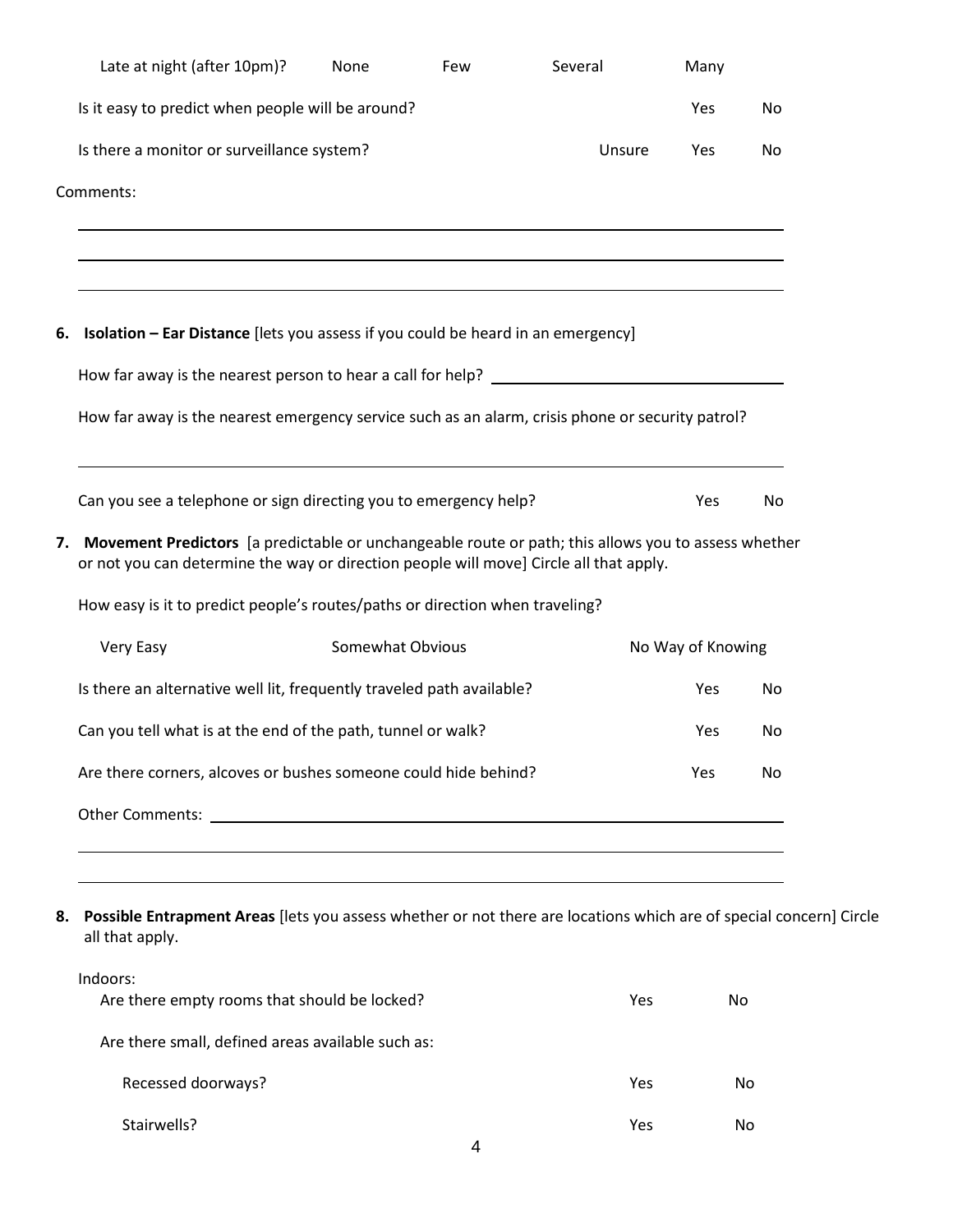|    | <b>Unlocked Closets?</b>                                                                                                                 |              |                          | Yes          |       | No                     |  |
|----|------------------------------------------------------------------------------------------------------------------------------------------|--------------|--------------------------|--------------|-------|------------------------|--|
|    | Elevators?                                                                                                                               |              |                          | Yes          |       | No                     |  |
|    |                                                                                                                                          |              |                          |              |       |                        |  |
|    | Outdoors:                                                                                                                                |              |                          |              |       |                        |  |
|    | Are there empty buildings that should be locked?                                                                                         |              |                          | Yes          |       | No                     |  |
|    | Are there small, confined areas where you could be hidden from view?                                                                     |              |                          | Yes          |       | No                     |  |
|    | Unlocked Equipment or Utility Shed?                                                                                                      |              |                          | Yes          |       | No                     |  |
|    | Alley?                                                                                                                                   |              |                          | Yes          |       | No                     |  |
|    | Recessed Doorway?                                                                                                                        |              |                          | Yes          |       | No                     |  |
|    | <b>Construction Site?</b>                                                                                                                |              |                          | Yes          |       | No                     |  |
|    |                                                                                                                                          |              |                          |              |       |                        |  |
|    |                                                                                                                                          |              |                          |              |       |                        |  |
|    | How easy would it be for an offender to disappear?                                                                                       |              | Easy                     | Very Easy    |       | Don't Know             |  |
|    | How difficult would it be for you to escape if needed?                                                                                   |              |                          |              |       |                        |  |
|    |                                                                                                                                          |              |                          |              |       |                        |  |
|    | Very Difficult                                                                                                                           | Difficult    | Easy                     |              |       | Don't Know             |  |
| 9. | Nearby Land Uses [lets you assess the impact of how the land is used as it relates to your comfort and safety] Circle<br>all that apply. |              |                          |              |       |                        |  |
|    | What is the nearby land area mainly used for?                                                                                            |              |                          |              |       |                        |  |
|    | Restaurants<br><b>Stores</b>                                                                                                             | Parking Lots | Factories                |              | Woods |                        |  |
|    | Traffic                                                                                                                                  |              | <b>Residential Homes</b> | Offices      |       | <b>Bodies of Water</b> |  |
|    | Can you identify who owns or maintains the nearby land?                                                                                  |              |                          |              | Yes   | No                     |  |
|    | What is your impression of the nearby land use?                                                                                          |              | Poor                     | Satisfactory |       | Good                   |  |
|    | Is the land use in the area changing?                                                                                                    |              |                          |              | Yes   | No                     |  |
|    | Does the new land use make you feel more or less comfortable than its old use?                                                           |              |                          |              | Yes   | No                     |  |
|    | What about the land use change makes you feel more or less comfortable?                                                                  |              |                          |              |       |                        |  |
|    |                                                                                                                                          |              |                          |              |       |                        |  |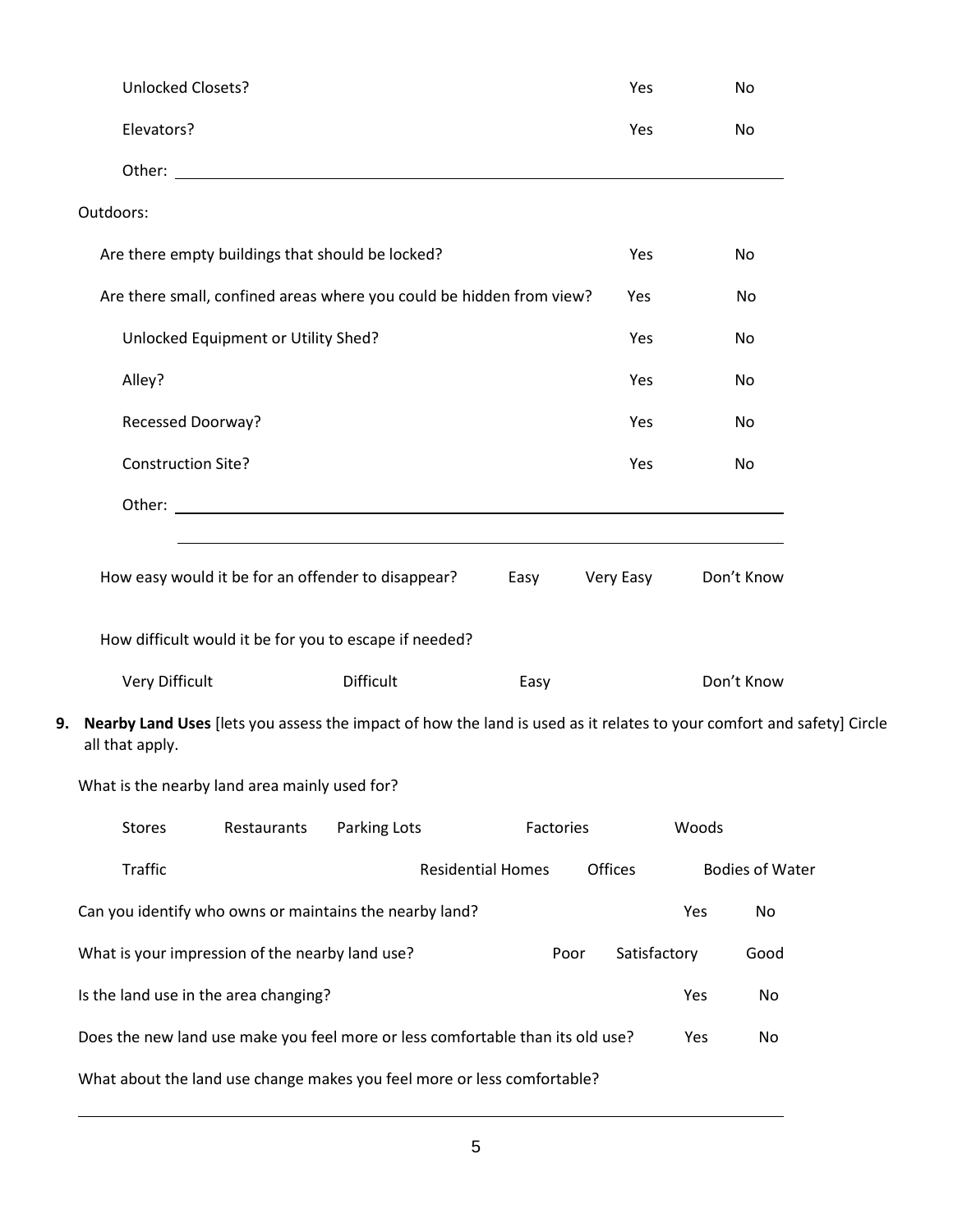**10. Maintenance of the Area** [these questions let you assess whether or not the location is used or abused by people] Circle all that apply.

| Does the area seem cared for?                                                   | Yes        | No.            |
|---------------------------------------------------------------------------------|------------|----------------|
| Does the area seem abandoned by people?                                         | Yes        | No.            |
| Is there graffiti visible?                                                      | Yes        | No.            |
| Are there any signs of vandalism?                                               | Yes        | N <sub>0</sub> |
| Would other materials, tones, textures or colours improve your sense of safety? | <b>Yes</b> | No.            |
| Is there litter lying around?                                                   | Lots Some  | None           |
| Is there need of major repair?                                                  | Yes        | No.            |
| Do you know who to contact for repairs?                                         | Yes        | No.            |
| <b>Other Comments:</b>                                                          |            |                |
|                                                                                 |            |                |

## **11. Overall Impressions of the Area.** Circle all that apply.

| If you weren't familiar with the area, would it be easy to find your way around? | Yes. | No |
|----------------------------------------------------------------------------------|------|----|
| Is the entry point visible and well defined?                                     | Yes  | No |
| Are public areas visually protected and well lit?                                | Yes  | No |
| Is the area designed to be too spread out for safety?                            | Yes  | No |
| Are there a confusing number of levels or paths in the area?                     | Yes  | No |

**12. Social Concerns** [this lets you assess whether or not there are groups and organizations in place which add to your feelings of comfort and safety] Circle all that apply.

| Are there social activities occurring in the neighbourhood? | Yes | No. |
|-------------------------------------------------------------|-----|-----|
|-------------------------------------------------------------|-----|-----|

Describe how this makes you feel:

 $\overline{a}$ 

Are there organizations and groups in the neighbourhood which are concerned about the neighbourhood and its people?<br>
No